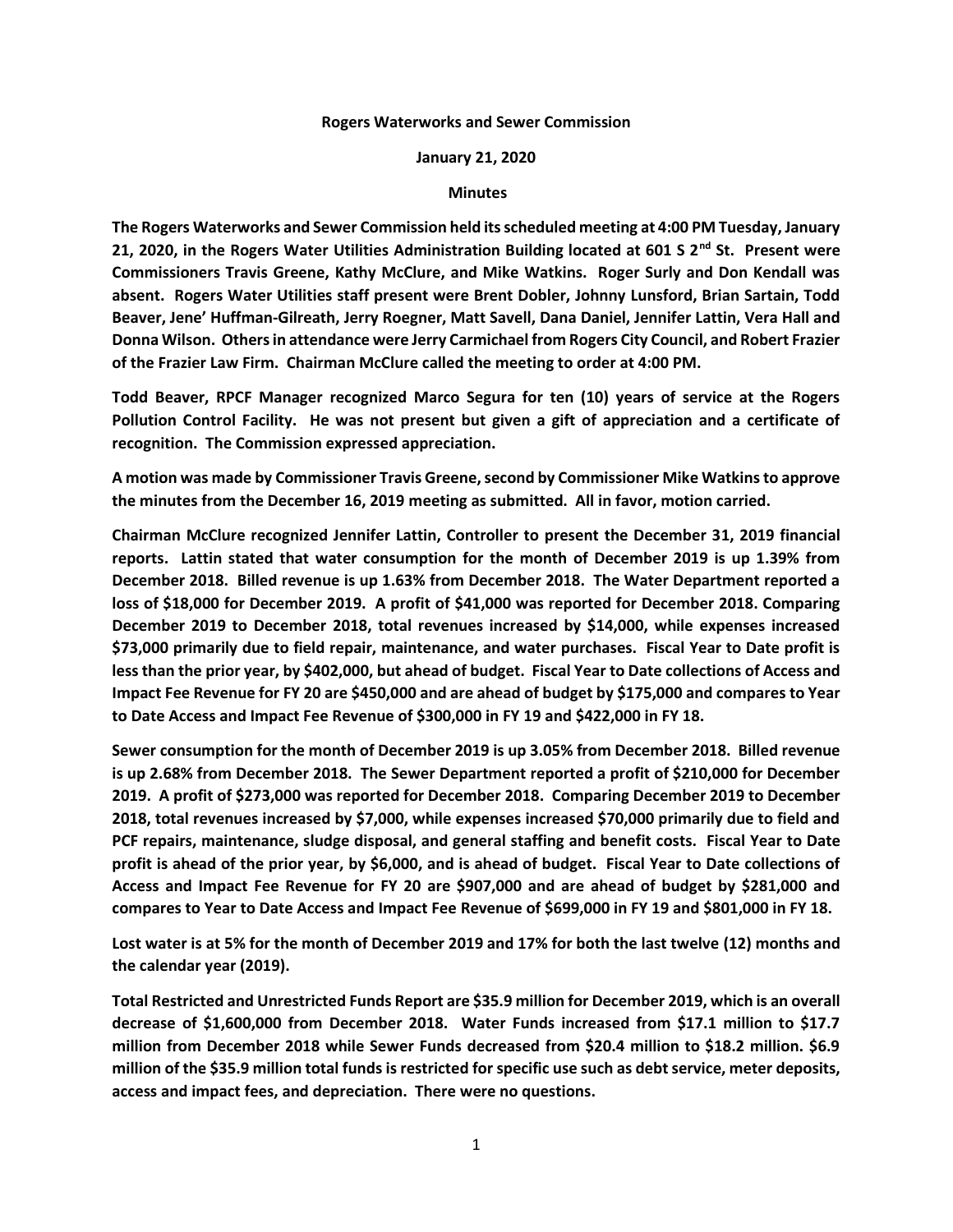**Chairman McClure recognized Brian Sartain, Utility Engineer for the presentation of the December engineering report. Sartain said that the number of plan reviews remain steady. Some of the new submittals are the Hudson Road Townhomes, Dodson Pointe Apartments, the Rogers Fire Department Training Center expansion, and the Pinnacle Village. Chairman McClure asked if any fees have been charged as a result of the new Plan Review Fee Policy. Sartain replied no plan review fees have been assessed yet. The RPCF Solids Handling Project is finishing up with site work and progress is being made on the access road from Pleasant Grove to the RPCF. Upcoming projects include the Shadow Valley Backup Generator, the 11th St Pump Station Improvements, 11th Street Elevated Tank Repainting and the Blossom Way FRP Sewer Rehab Ph I. The Pleasant Grove Rd project is approximately 75% complete with water/sewer utilities. The preconstruction meeting for the 1 st Street downtown water/sewer project was held last week. This is a first phase of a greater downtown project which will include the \$3.2 M Arkansas Street Project. Sartain stated that he estimates a significant cost savings by phasing the work block-by-block and avoiding traffic maintenance and temporary pavement. At this time, the scope of the downtown projects are in flux, may possibly add portions of Cherry St and 2nd St into this project, taking advantage of street reconstruction projects to also replace aging water/sewer infrastructure. Commissioner Travis Greene asked who was awarded the bid for the 45th & Walnut Creek Pkwy Roundabout. Sartain replied it was Tri Star located in Siloam Springs, and that no significant utility work was being done as part of this roundabout project. There were no further questions.**

**Chairman McClure recognized Todd Beaver, RPCF Manager to present the December Reports. Beaver stated that there were no permit violations, however, reported 2.32 for the ammonia max 7 day average still being higher than normal (permit limit 4.5) due to a high rainfall event. The FOG department has been busy with inspections and cross training. Follow up inspections will be done on the interceptor replacements that are currently scheduled. The Industrial Pre-treatment Program completed industry inspections at Preformed Line Products, Pel Freez, WestRock, and Ozark Mountain Poultry. Surcharges were assessed to Ozark Mountain Poultry, Tyson Chick N Quik, and Southeast Poultry. The addition of a new Maintenance Tech 1 has given us full staff. 278 MG was treated in December with 67 MG additional flow with an average flow of 8.96 MGD. These flows included 1.17" of rain over 3 rain events. There were no questions.**

**Chairman McClure recognized Johnny Lunsford, Construction and Maintenance Manager for a brief report on field operations. Lunsford stated that field operations was very busy in December with record breaking history for 15+ water breaks. He wanted to commend his team for their fast response, efficiency, and hard work as it was recognized through social media. There were no questions.**

**Chairman McClure recognized Brent Dobler, Utility Superintendent to present Resolution No. 20-01 with Exhibit 1 authorizing a contract for Water Service with the City of Lowell for a term of twenty (20) years after the effective date of January 1, 2020. This new contract (water only) replaces the current thirty (30) year contract which expired (January 8, 1990). A motion was made by Commissioner Travis Greene, second by Commissioner Mike Watkins to approve Resolution No. 20-01 w/exhibit contract for Water Service with the City of Lowell. All in favor, motion carried.**

**Chairman McClure recognized Jene' Huffman-Gilreath, Shares Services Manager to present Resolution No. 20-02 requesting authorization to designate Software Integration Services as professional services which will not be procured through competitive bidding; authorizing issuance of a request for qualifications for Software Integration Services. Commissioner Mike Watkins made a motion, second**